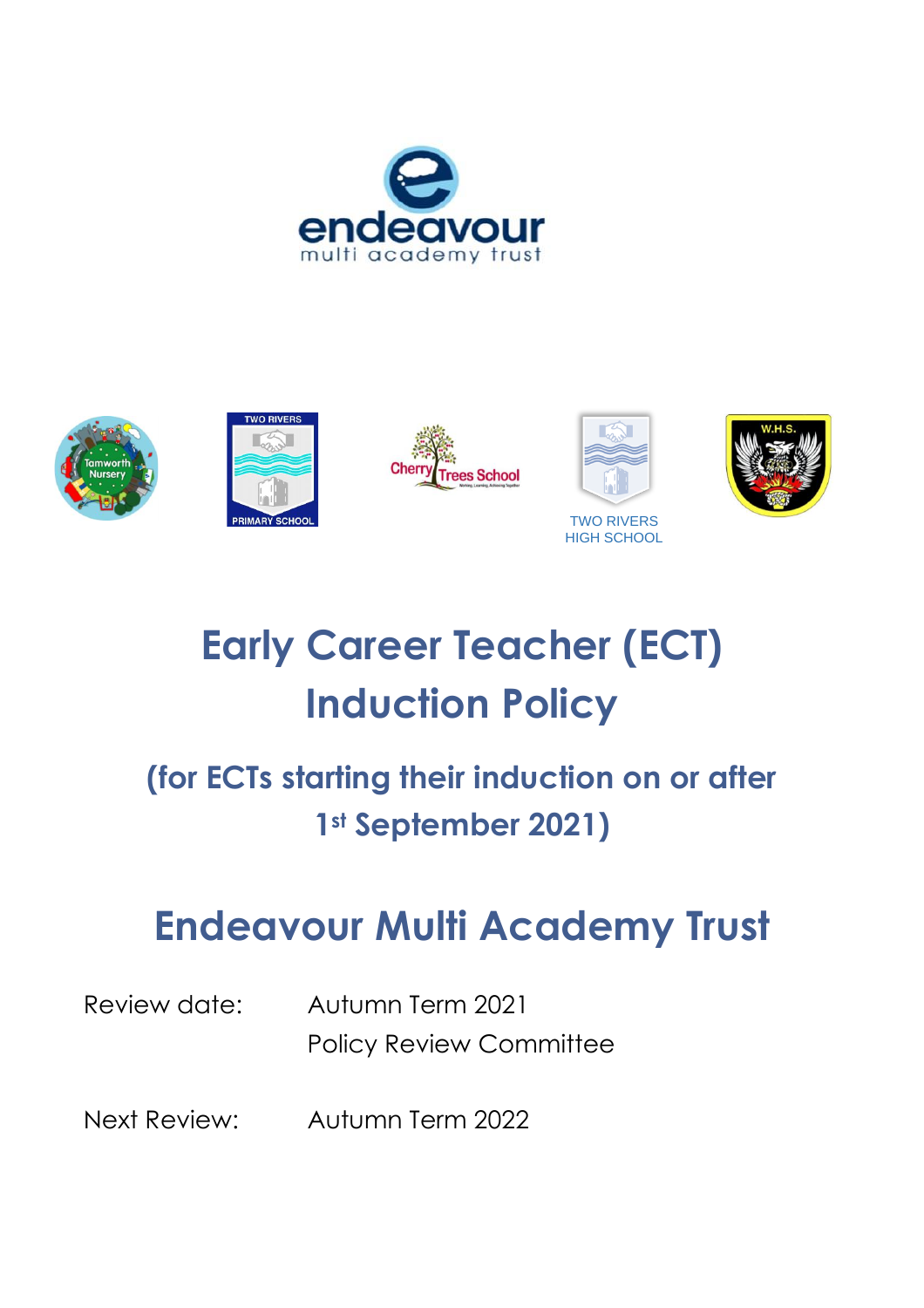#### **Contents**

| Aims                                                                  | 2                |
|-----------------------------------------------------------------------|------------------|
| 2. Newley Qualified Teacher (NQT) Induction Transitional Arrangements | $\mathbf 2$      |
| 3. Legislation and Statutory Guidance                                 | $\boldsymbol{2}$ |
| 4. The ECT induction Programme                                        | 3                |
| 5. Roles and Responsibilities                                         | 5                |
| 6. Monitoring Arrangements                                            |                  |
| <b>Links with Other Policies</b>                                      |                  |
|                                                                       |                  |

#### **1. Aims**

The school aims to:

- Run an ECT Induction Programme that meets all of the statutory requirements underpinned by the Early Career Framework (ECF) from 1 September 2021
- Provide ECTs with a supportive environment that develops them and equips them with the tools to be effective and successful teachers
- Make sure all staff understand their role in the ECT Induction Programme

#### **2. Newly Qualified Teacher (NQT) Induction Transitional Arrangements**

This policy applies to ECTs who start their induction **on or after 1 September 2021**.

NQTs who have started but not completed their induction **before 1 September 2021** will continue to follow our NQT Induction Policy, which is available at the school. They have until 1 September 2023 to complete their induction within 3 terms (a single academic year) as outlined in previous NQT induction guidance. Where possible, at the discretion of the Headteacher and appropriate body, we will also provide them with:

- An ECF-based induction for the remainder of the NQT's 1-year induction
- An induction mentor for the remainder of the NQT's 1-year induction

If they don't complete their induction by 1 September 2023, they will be required at this point to switch to the full ECT induction for the remainder of their induction period. Time already spent in induction will count towards the 2-year ECT induction period.

#### **3. Legislation and Statutory Guidance**

This policy is based on:

- The Department for Education's (DfE's) statutory guidance Induction for early career [teachers \(England\)](https://www.gov.uk/government/publications/induction-for-early-career-teachers-england) from 1 September 2021
- The **Early career framework reforms**
- [The Education \(Induction Arrangements for School Teachers\) \(England\) Regulations](http://www.legislation.gov.uk/uksi/2012/1115/contents/made)  [2012](http://www.legislation.gov.uk/uksi/2012/1115/contents/made)

The 'relevant standards' referred to below are the [Teachers' Standards](https://www.gov.uk/government/publications/teachers-standards).

This policy complies with our funding agreement and articles of association.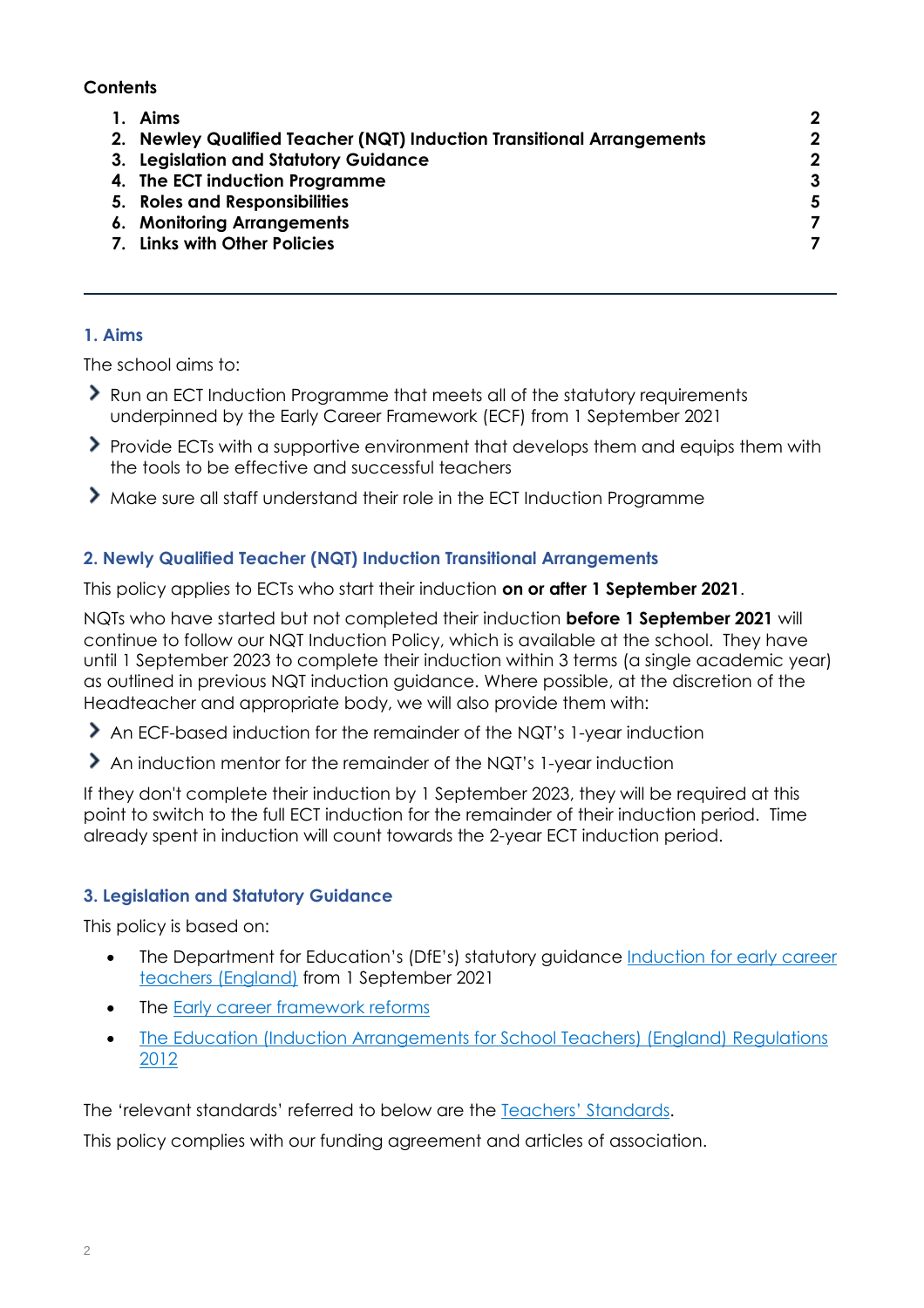#### **4. The ECT Induction Programme**

The Induction Programme will be underpinned by the ECF, enabling ECTs to understand and apply the knowledge and skills set out in the ECF.

Prior to the ECT serving their induction, the Headteacher and appropriate body must agree that the post is suitable.

For a full-time ECT, the induction period will typically last for two academic years. Part-time ECTs will serve a full-time equivalent. Up to one term of continuous employment may count towards completion of the induction period.

The programme is quality assured by an appropriate body identified by the school.

#### **4.1 Posts for induction**

Each ECT will:

- Be provided with the necessary employment tasks, experience and support to enable them to demonstrate satisfactory performance against the relevant standards throughout, and by the end of, the Induction Period
- > Have an appointed Induction Tutor, who will have Qualified Teacher Status (QTS)
- Have an appointed Induction Mentor, who will have QTS
- Have a reduced timetable to allow them to undertake activities in their induction programme; in their first year, this will be no more than 90% of the timetable of our existing teachers on the main pay range, and in their second year, this will be no more than 95% of the timetable of our existing teachers on the main pay range
- Regularly teach the same class or classes
- Take part in similar planning, teaching and assessment processes to other teachers working in similar posts
- Not be given additional non-teaching responsibilities without appropriate preparation and support
- Not have unreasonable demands made upon them
- Not normally teach outside the age range and/or subjects they have been employed to teach
- Not be presented with unreasonably demanding pupil discipline problems on a day-today basis

#### **4.2 Support for ECTs**

We support ECTs with:

- **Their Designated Induction Tutor, who will provide day-to-day monitoring and support,** and co-ordinate their assessments
- **Their Designated Induction Mentor, who will provide regular structured mentoring** sessions and targeted feedback
- Observations of their teaching at regular intervals, and follow-up discussions with prompt and constructive feedback
- Regular professional reviews of their progress, to take place termly (except in terms where formal assessment is held), at which their Induction Tutor will review objectives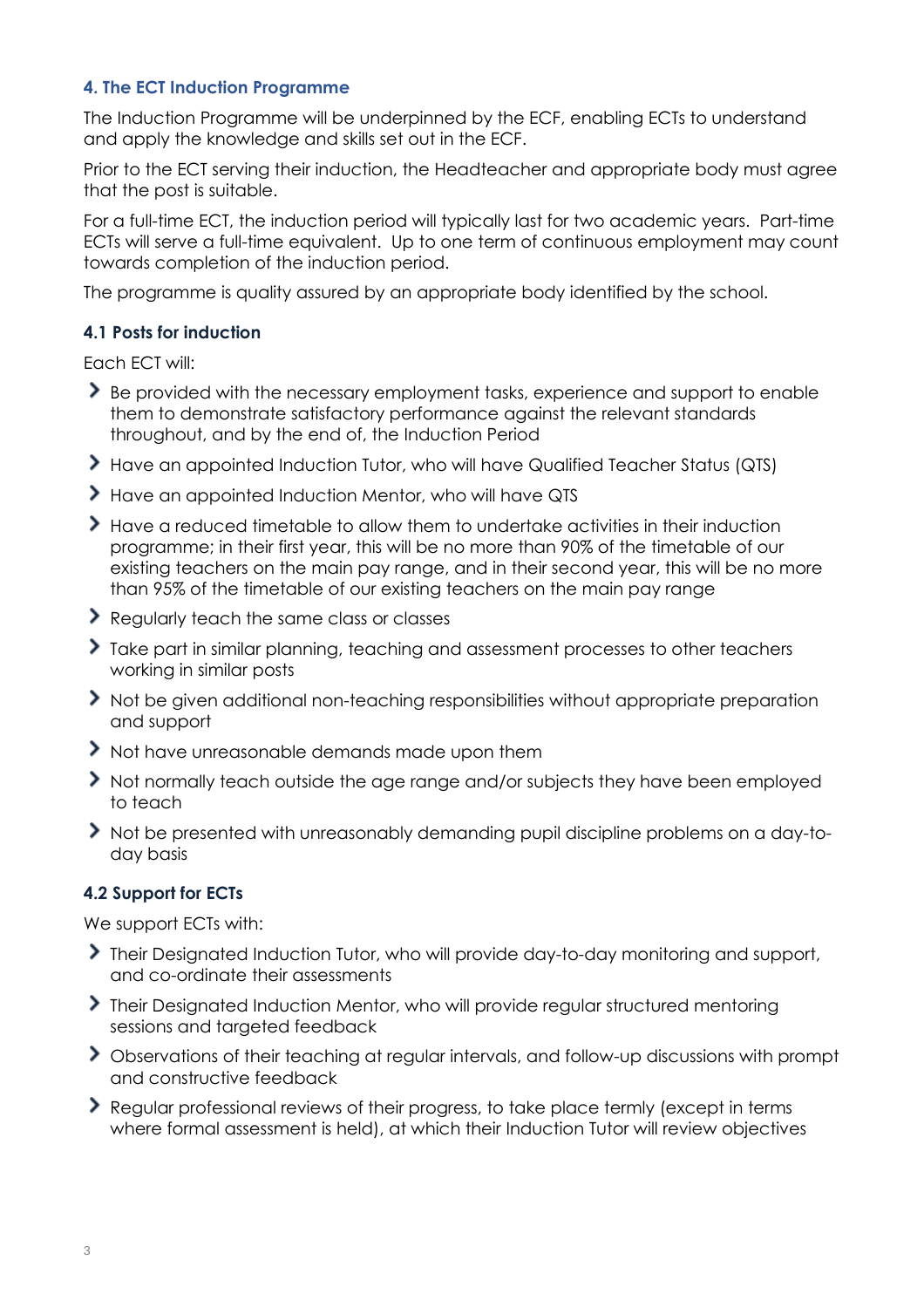and revise them in relation to the relevant standards and their current needs and strengths

Chances to observe experienced teachers, either within the school or at another school with effective practice

#### **4.3 Assessments of ECT Performance**

Formal Assessment Meetings will take place in the final term of the ECT's first year (term 3) and the final term of their second year (term 6), and will be carried out by either the Headteacher or the ECT's Induction Tutor.

These meetings will be informed by clear and transparent evidence gathered from progress reviews during the preceding assessment period, and drawn from the ECT's work as a teacher and from their Induction Programme. Copies of the evidence relied on will be provided to the ECT and the appropriate body.

After each formal assessment meeting, a formal assessment report will be completed that clearly shows how the ECT is performing against the relevant standards. The Headteacher will also recommend to the appropriate body in the final assessment report at the end of the programme as to whether the ECT's performance is satisfactory against the relevant standards.

The ECT will add their own comments, and the formal assessment report will be signed by the Headteacher, Induction Tutor and the ECT.

A copy of the formal assessment report will then be sent to the appropriate body. The final assessment report will be sent within 10 working days of the meeting, for the appropriate body to make the final decision on whether the ECT has passed their induction Period.

In the event that the ECT leaves this post after completing one term or more but before the next formal assessment would take place, the Induction Tutor or Headteacher should complete an interim assessment to ensure that the ECT's progress and performance since the last assessment is captured.

#### **4.4 At-risk Procedures**

If it becomes clear during a termly progress review or at the first formal assessment point that the ECT is not making sufficient progress, additional monitoring and support measures will be put in place immediately, meaning:

- Areas in which improvement is needed are identified
- Appropriate objectives are set to guide the ECT towards satisfactory performance against the relevant standards
- An effective support programme is put in place to help the ECT improve their performance

The progress review record or formal assessment report will be shared with the appropriate body, alongside the support plan, for it to review.

If there are concerns about the ECT's progress during their subsequent progress reviews or formal assessment, as long as it is not the final formal assessment, the induction Tutor or Headteacher will discuss this with the ECT, updating objectives as necessary and revising the support plan for the next assessment period.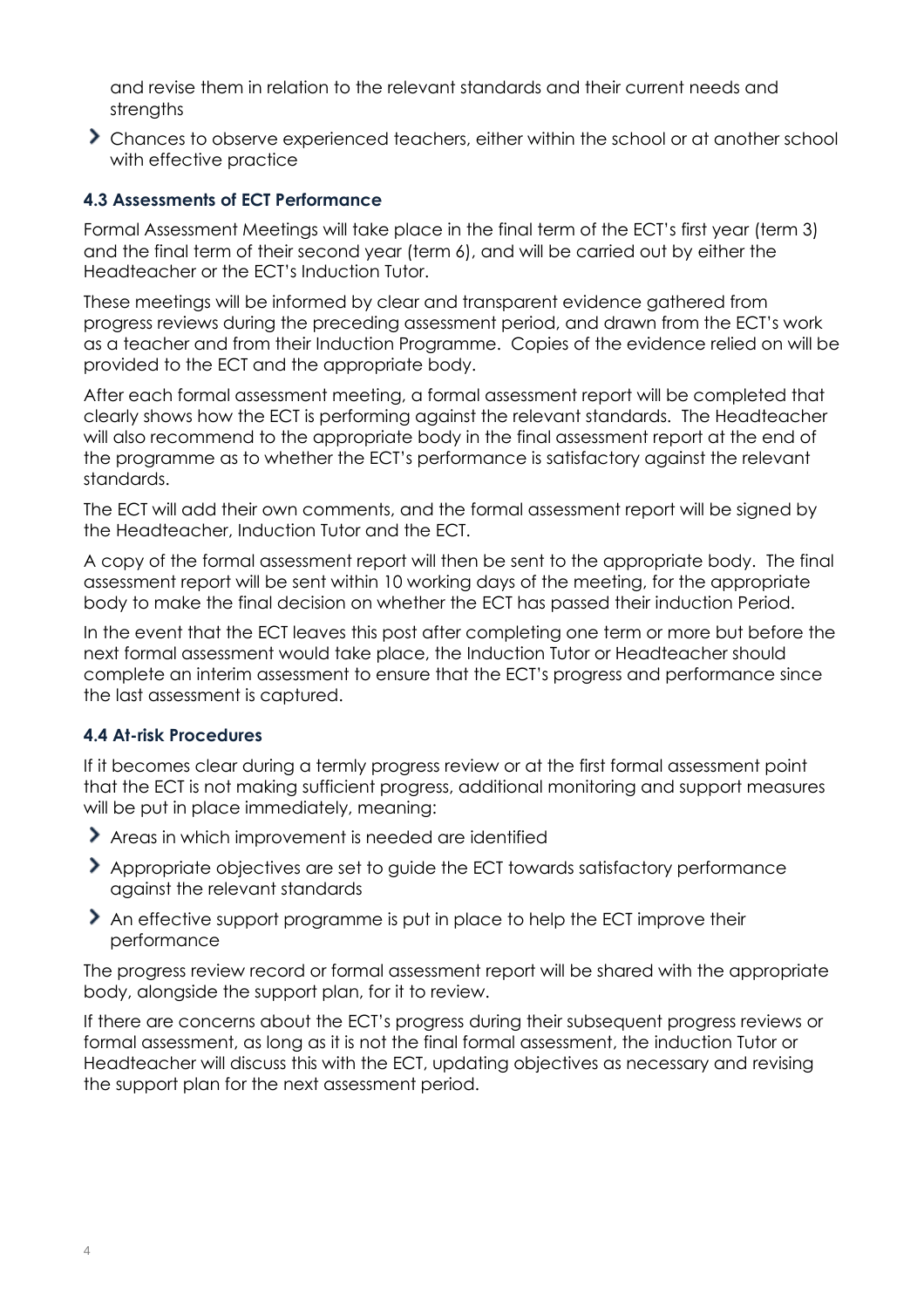#### **5. Roles and Responsibilities**

#### **5.1 Role of the ECT**

The ECT will:

- Provide evidence that they have QTS and are eligible to start induction
- Meet with their Induction Tutor at the start of the programme to discuss and agree priorities, and keep these under review
- Agree with their Induction Tutor how best to use their reduced timetable allowance and guarantee engagement with their ECF-based induction
- Provide evidence of their progress against the relevant standards
- Participate fully in the monitoring and development programme
- Participate in scheduled classroom observations, progress reviews and formal assessment meetings
- Agree with their Induction Tutor the start and end dates of the induction period, and the dates of any absences from work during the period
- Keep copies of all assessment reports

#### **When the ECT has any concerns**, they will:

- $\blacktriangleright$  Raise these with their Induction Tutor as soon as they can
- Consult with their contact at the appropriate body at an early stage if there are difficulties in resolving issues with their Induction Tutor or within the school

#### **5.2 Role of the Headteacher**

The Headteacher will:

- Check that the ECT has been awarded QTS and whether they need to serve an Induction Period
- Agree, in advance of the ECT starting, who will act as the appropriate body
- If Notify the appropriate body when an ECT is taking up a post and undertaking induction
- Make sure the ECT's post is suitable according to statutory guidance (see section 4.1 above)
- Make sure the Induction Tutor is appropriately trained and has sufficient time to carry out their role effectively
- Make sure the Induction Mentor is appropriately trained and has sufficient time to carry out their role effectively
- Make sure an appropriate ECF-based induction programme is in place
- Make sure the ECT's progress is reviewed regularly, including through observations and feedback of their teaching
- Make sure that formal assessments are carried out and reports completed and sent to the appropriate body
- Maintain and keep accurate records of employment that will count towards the induction period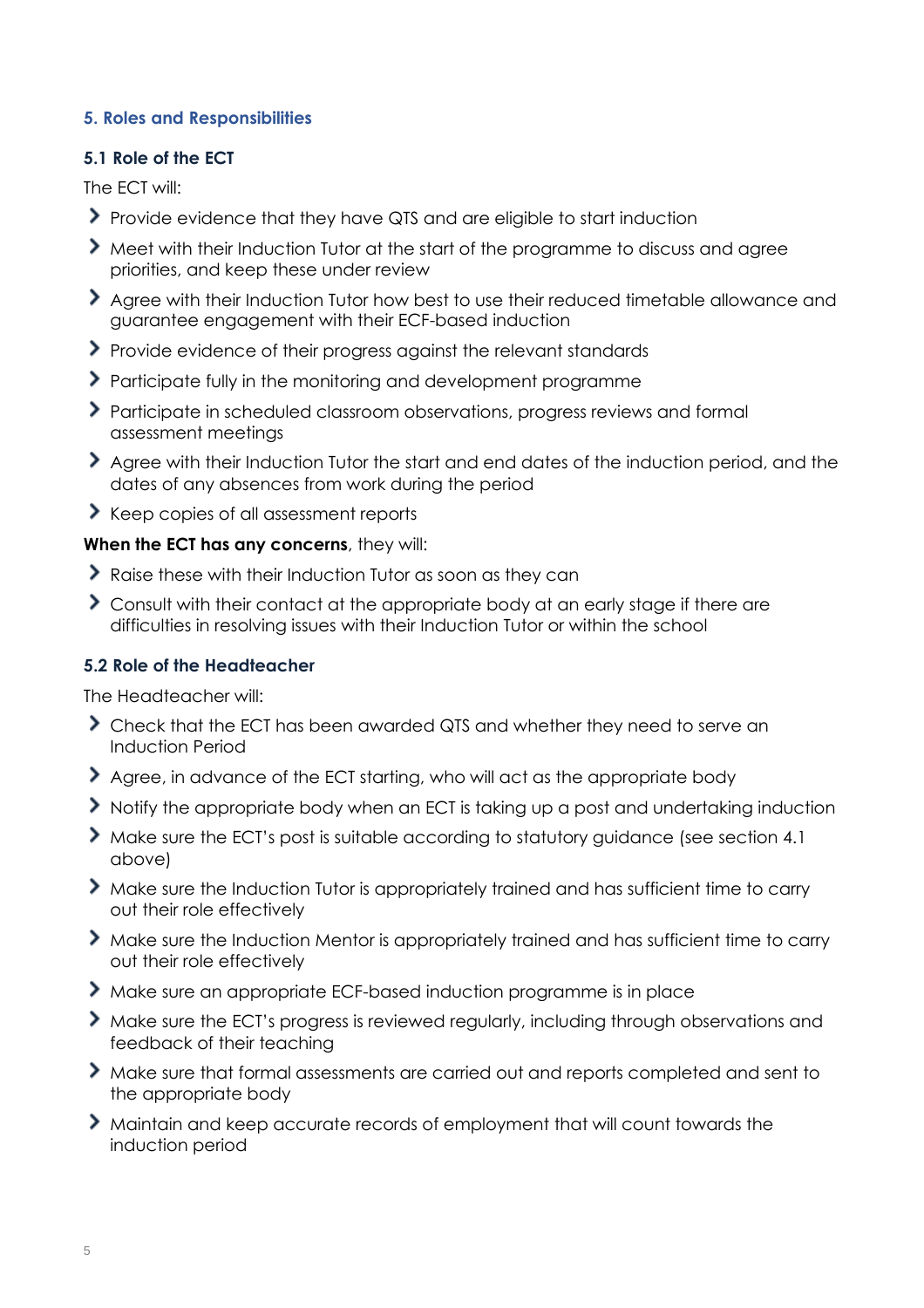- Make sure that all monitoring and record keeping is done in the least burdensome and most streamlined way
- Make the Local Governing Board aware of the support arrangements in place for the ECT
- Make a recommendation to the appropriate body on whether the ECT's performance against the relevant standards is satisfactory
- Participate in the appropriate body's quality assurance procedures of the induction programmes
- Keep all relevant documentation, evidence and forms on file for 6 years

#### **5.3 Role of the Induction Tutor**

The Induction Tutor will:

- Provide guidance and effective support to the ECT(with the appropriate body where necessary)
- S Carry out regular progress reviews throughout the induction period
- Undertake two Formal Assessment Meetings during the induction period, coordinating input from other colleagues as appropriate
- Carry out progress reviews in terms where a formal assessment doesn't occur
- Inform the ECT following progress reviews of their progress against the relevant standards, and share records with the ECT, Headteacher and relevant body
- Inform the ECT during the formal assessment meeting of the judgements to be recorded on their formal assessment record and invite the ECT to add their own comments
- Make sure that the ECT's teaching is observed and feedback is provided
- Make sure the ECT is aware of how they can raise concerns about their Induction Programme or their personal progress, both within and outside of the school
- Take prompt, appropriate action if the ECT appears to be having difficulties
- Make sure that all monitoring and record keeping is done in the least burdensome way, and that ECTs are not asked for any evidence that requires the creation of new work

#### **5.4 Role of the Induction Mentor**

The Induction Mentor will:

- Regularly meet with the ECT for structured mentor sessions to provide targeted feedback
- Work with the ECT, and colleagues within the school who are involved in the ECT's Induction, to help make sure the ECT receives a high-quality ECF-based programme
- Provide, or arrange, effective support including subject-specific, phase-specific, coaching and/or mentoring
- Act promptly and appropriately if the ECT appears to be having difficulties

#### **5.5 Role of the Local Governing Board**

The Local Governing Board will:

Make sure the school complies with statutory guidance on ECT Induction